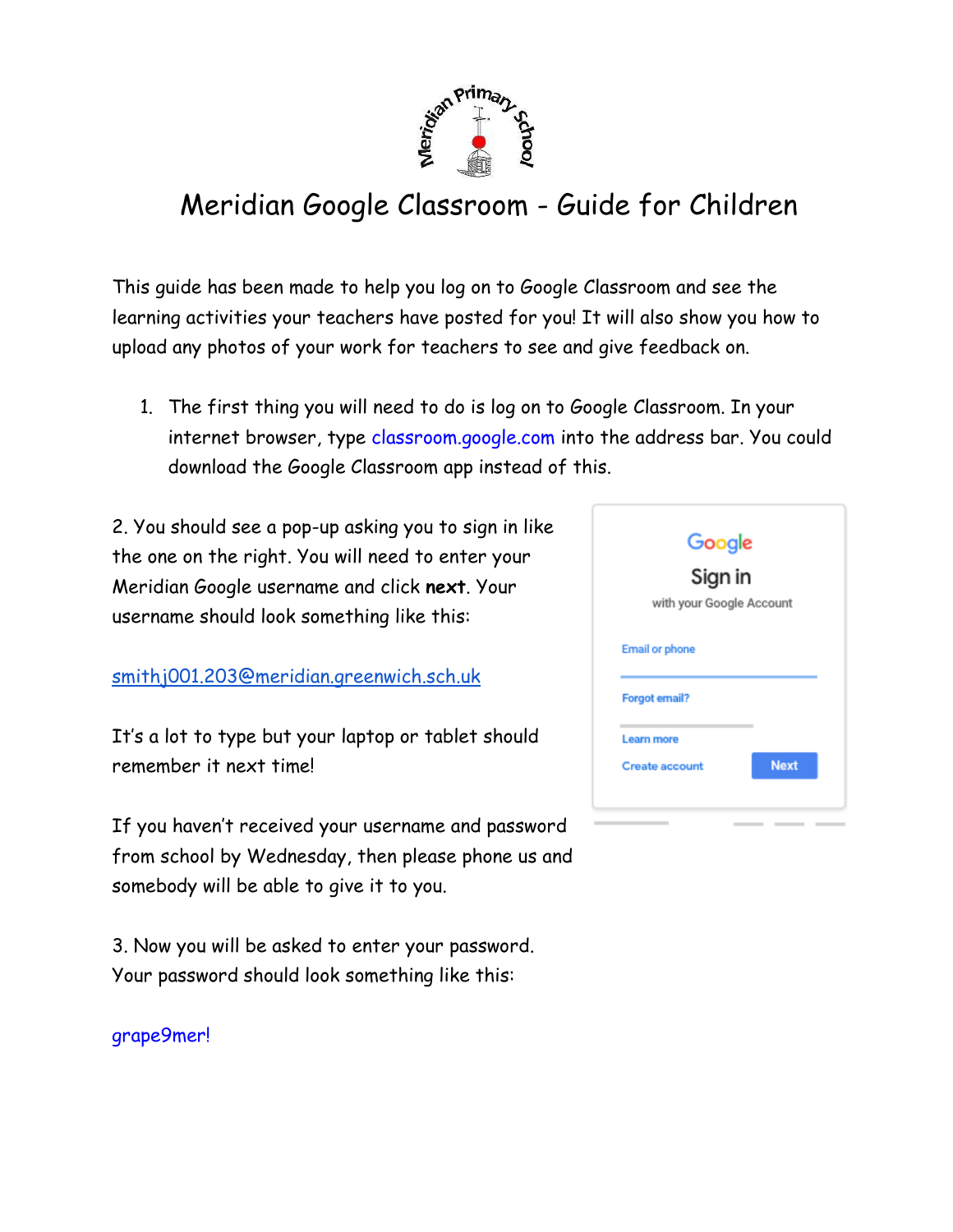We use a mix of letters, numbers and symbols in a password so that all of our information is secure!

Click **next**.

- 4. If there is a welcome message, read it and click **accept.**
- 5. Click on **I'm A Student**.



6. Click **Get Started.**

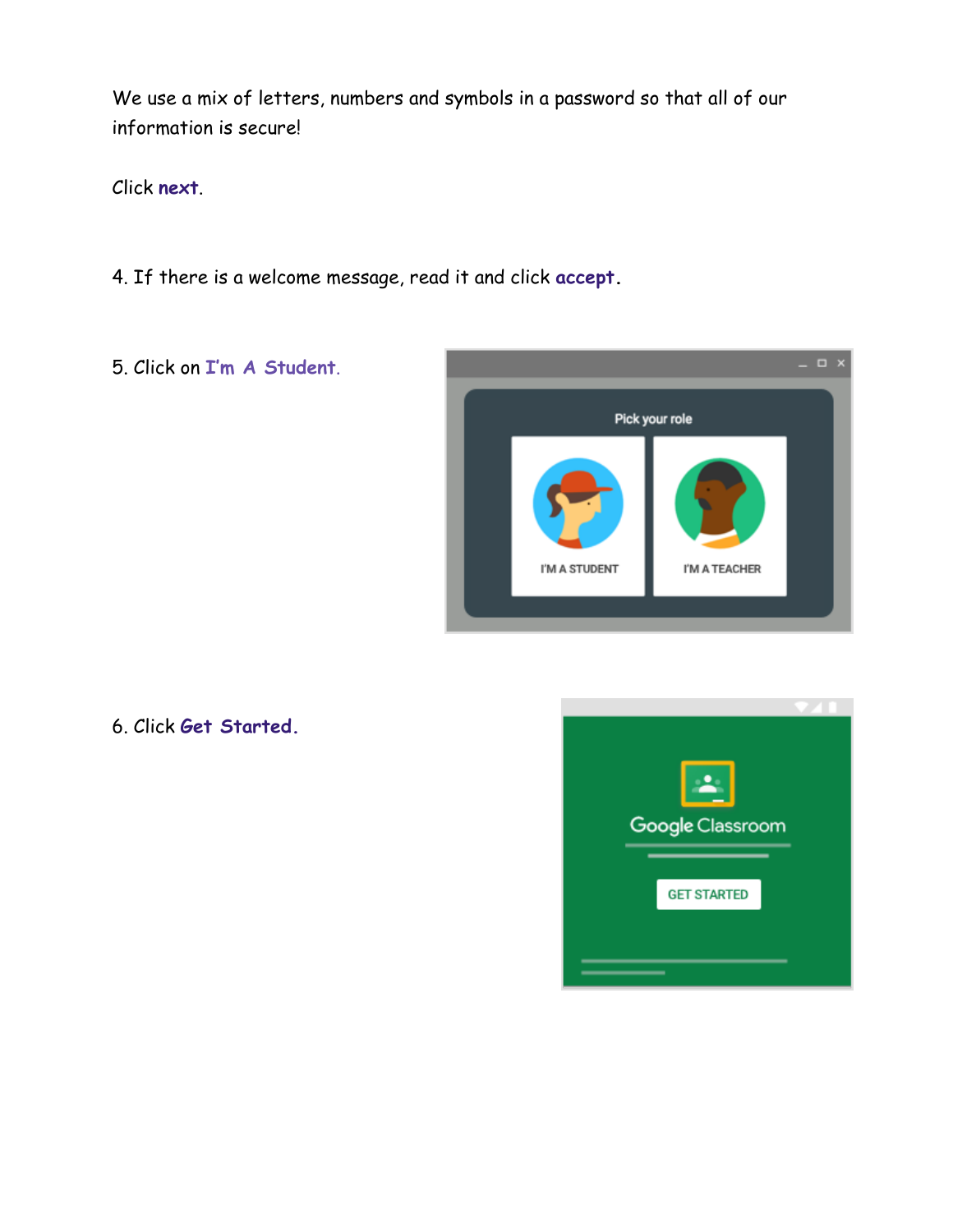7. You should now see an invitation to join your class.





## **Using Google Classroom**

Now you are logged in, you will see two important areas of the Google Classroom at the top of the screen: **Stream and Classwork.** You will automatically be on the Stream after you have logged in.

#### **Stream**

This is where you can see any messages, learning materials and videos posted by your teacher. The most recent things that they have posted will be at the top of the stream for you to see when you log in. You will need to scroll down to see any older messages they have posted.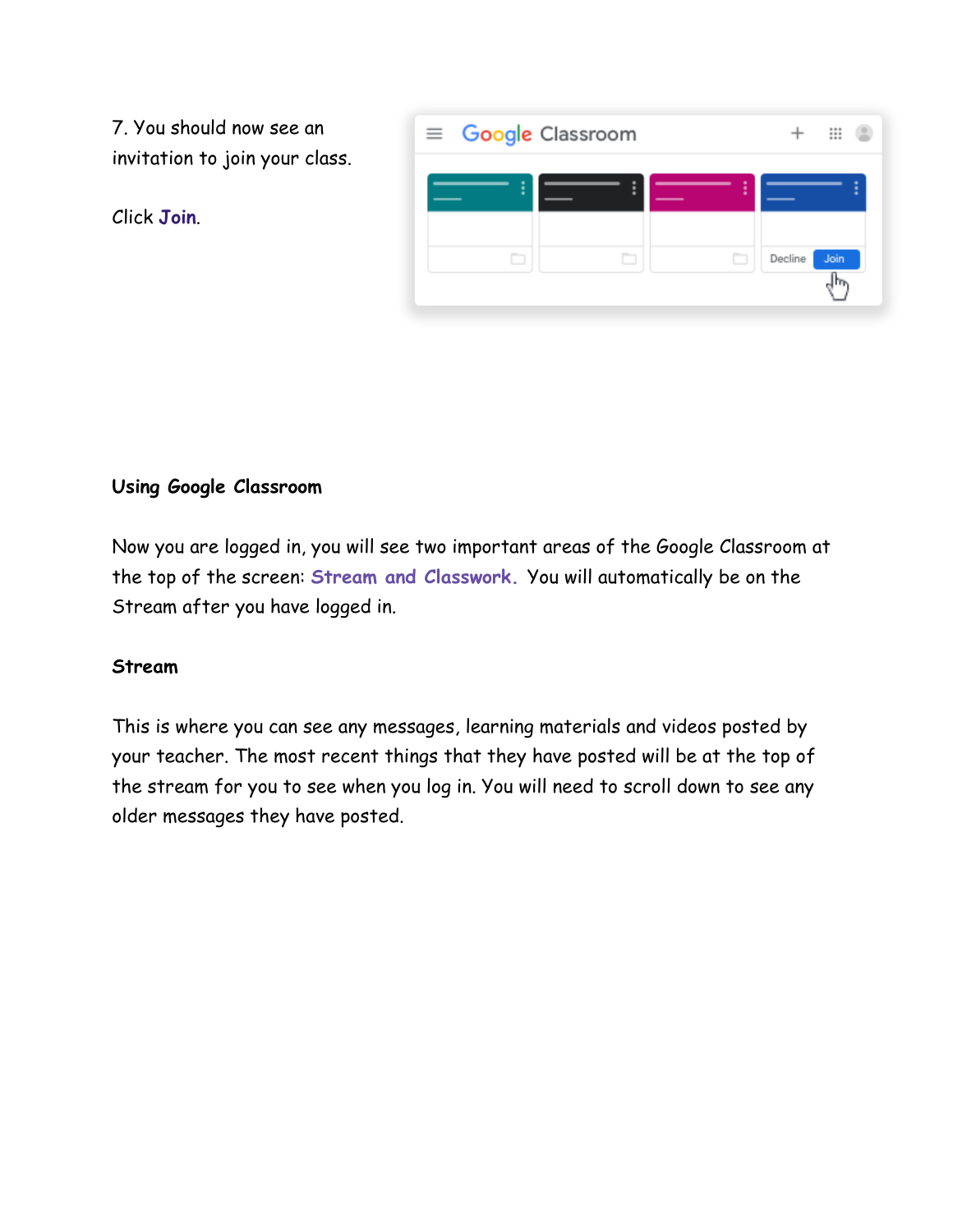## **Classwork**

When you click on **Classwork**  and then **View Your Work** at the top of the screen, you will see all of the learning activities that your teachers have set for the week.

| Click on the title of the  |  |  |
|----------------------------|--|--|
| learning e.g. Maths Week 1 |  |  |

| learning e.g. Maths Week 1                                                   |  |
|------------------------------------------------------------------------------|--|
| and then on View assignment to see different documents you can open for that |  |
| learning.                                                                    |  |

# **How can a teacher see and feedback on my learning?**

If you have completed one of your learning activities in your exercise book, on a piece of paper or in some other way (perhaps a Science experiment), take a photo of it with your device (e.g. a phone

|                       | ₩                    |
|-----------------------|----------------------|
| 自<br>$\sim$<br>$\sim$ | Your work<br>Turn in |

Classwork

View your work

O

自

◙

վհյ

卣

₩

n

or iPad) and then you can upload this for your teacher to see.

1. When you are looking at the details of an assignment there is a box in the top right that says **Your work.** Click on the button that says **Add or create** to upload your photo.

2. Sometimes, teachers might add Google Docs to an assignment that you can open and edit to record your work. All changes you make to your Google Doc are saved automatically.